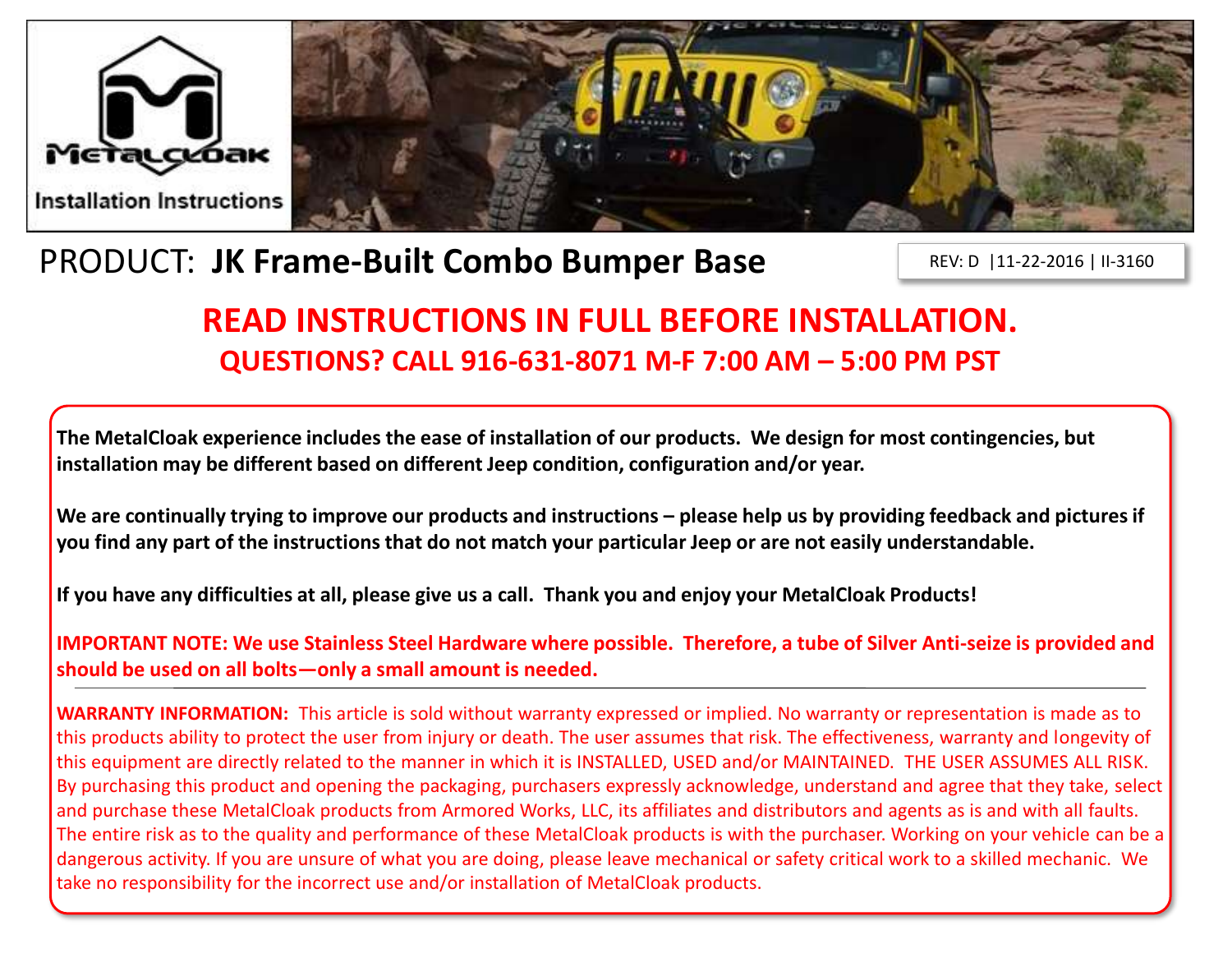

**Tools Required:** This list is the recommended tools for ease of installation. Other versions of the same tool can be used. For example, Allen Wrenches instead of Allen Drive Sockets.



**HOW TO USE THIS GUIDE:** The installation guide contains ALL steps for installation. Please read and follow the instructions in order of each page top to bottom, and left to right.

**Jeep Model:** Instructions may apply to multiple Jeep models, but are labeled separately where appropriate (i.e. TJ vs. LJ). **Options:** Because of the number of component options we offer, these instructions may contain steps that will not match your particular configuration. You can skip these steps.

**Images:** Pictures are provided and parts are labeled throughout the instructions. Each text box contains guidance based on the pictures next to it. The text will refer to alphabetical labels (A, B, etc.) found in the images.

**Installation Notes:** Terms may be used in the body of the instructions that you may not be familiar with, if you have any questions feel free to contact us at the number below, or email techhelp@metalcloak.com

**QUESTIONS: Any questions or comments about the instructions? Call us at 916-631-8071 M-F 7:00 AM – 5:00 PM PST.**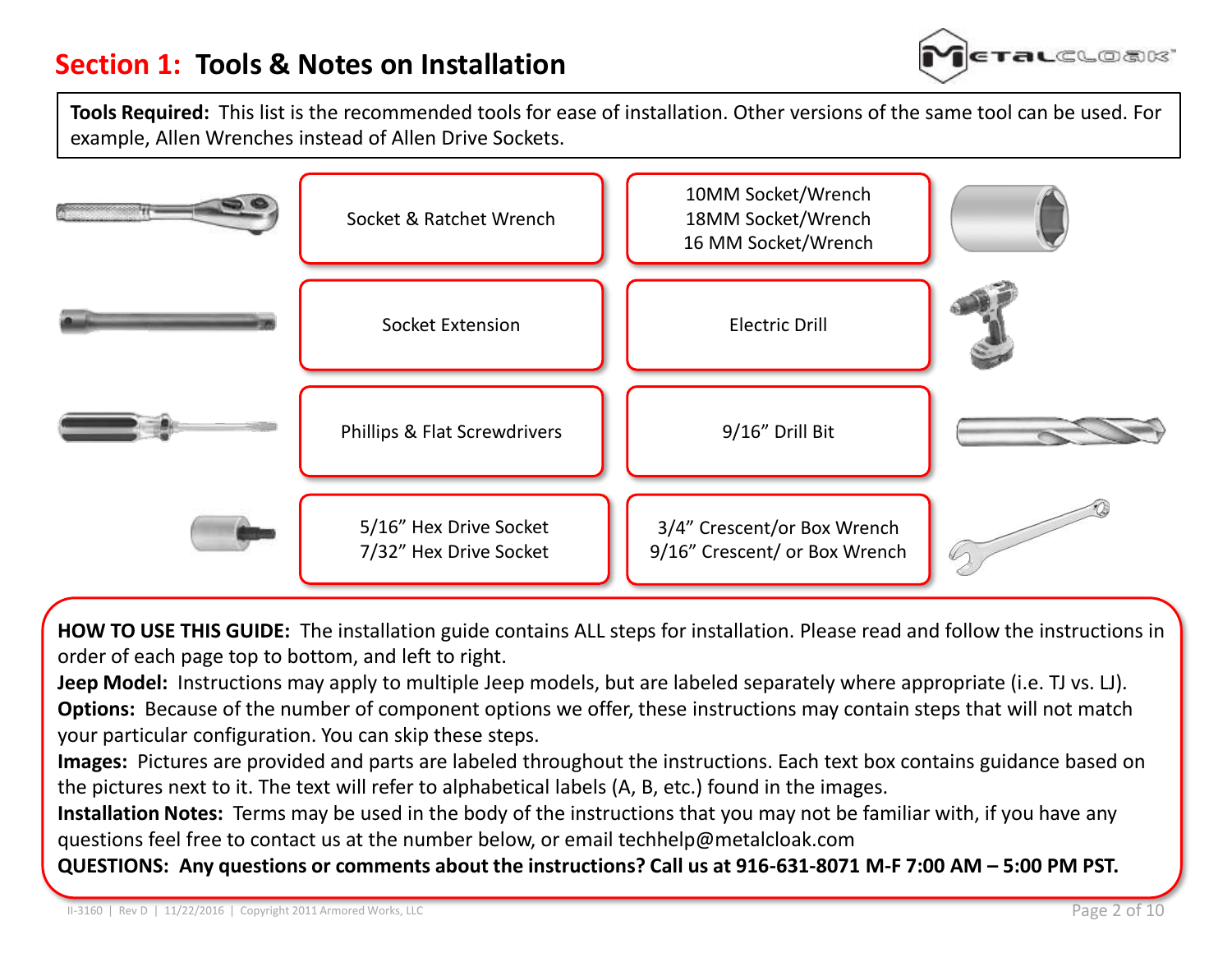#### **Section 2: Product Components**

| <b>ITEM</b> | PART NUMBER/DESCRIPTION                                   | QT. |
|-------------|-----------------------------------------------------------|-----|
|             | CP-3641 FLAG NUT, WINCH PLATE JK                          | -2  |
| 2           | FA-0018-BZ SBHCSCREW, .375-16x1.0L GR 8 BLACK ZINC        |     |
| 3           | FA-0021 HHCSCREW, 0.5-13 x 1L UNC GRD 8 ZINC PLTD         |     |
|             | FA-0022 LOCK WASHER, .53ID X .9OD X .037TH INT BLACK ZINC | 12  |
| 5.          | FA-0059 LOCK WASHER, .375 INT TOOTH ZNC PLTD              |     |
| 6           | FA-0065 FLANGE HEX LOCKNUT, 0.5-13 X 1.03FLG ZNC PLTD     | 10  |
|             | FA-0074 SBHCSCREW, 0.5-13 X 1.25L GR 8 BLACK ZINC         | 10  |
| 8           | WM-3626 WELDMENT, WINCH FACE PLATE JK                     |     |
|             | WM-3629 WELDMENT, WINCH PLATE JK                          |     |



II-3160<sup>|</sup>|73160 | Rey2920h6<sup>1</sup>1/222/2016 | 1 Armored Works, LLC<br>Copyright 2011 Armored Works, LLC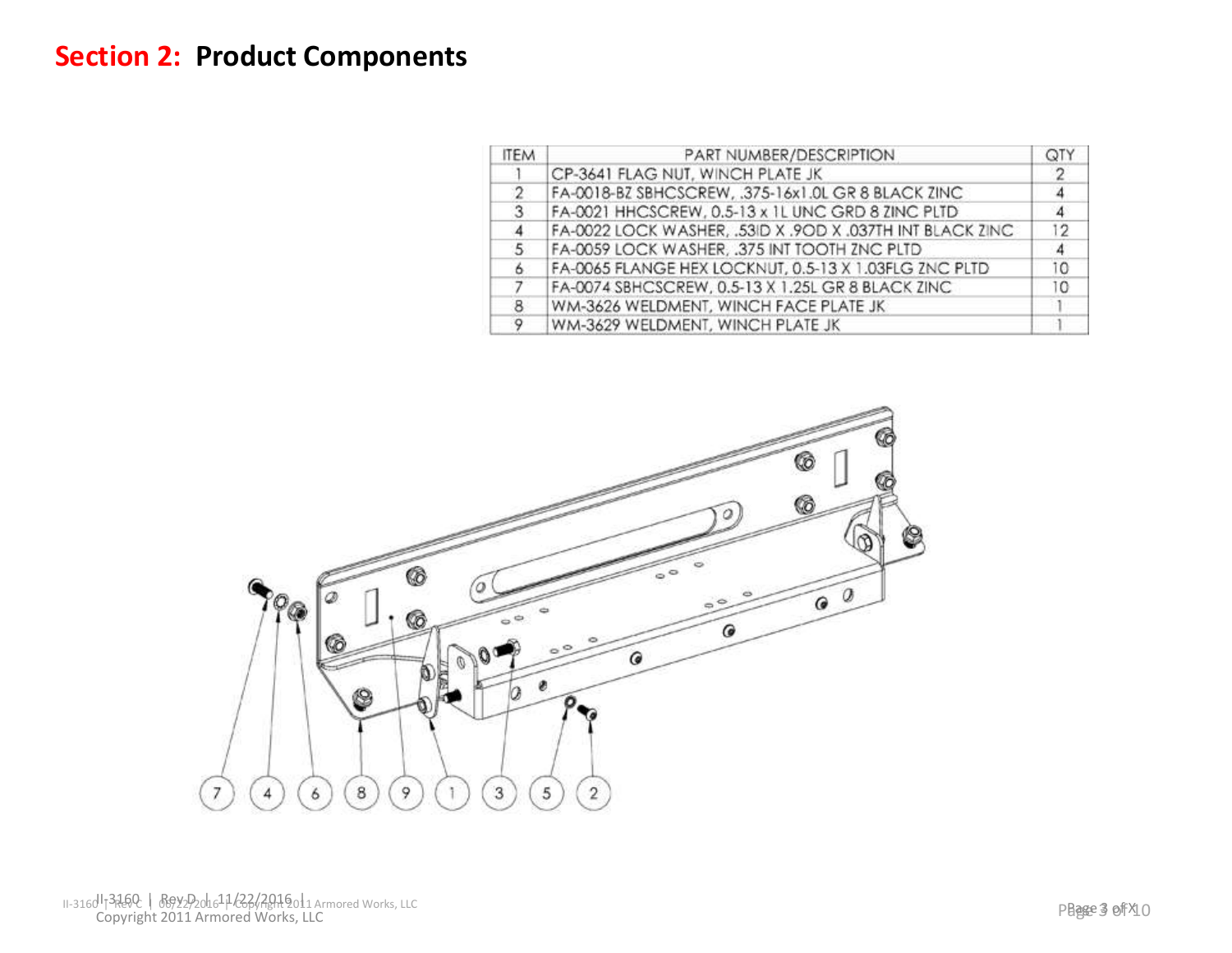#### **Step 1:** Remove Stock Bumper



- A. Remove the lower Plastic Cowl. Use a Phillips Screwdriver to remove the center "plug" from the Retaining Clips, and then use a Flat Screwdriver to pry the Clips free. Don't be surprised if you have to drill the plug out of several clips. It helps to squeeze the plastic on the back as you unscrew.
- B. Use a 16MM Socket or Wrench to remove the 8 stock Flange Nuts holding the bumper to the frame. Remove the Backing Plates behind the Nuts as well [B1]. You may need to unplug/remove the stock Fog Lights to gain access to the bolts inside the frame rails [B2], especially on 2012 models or later.



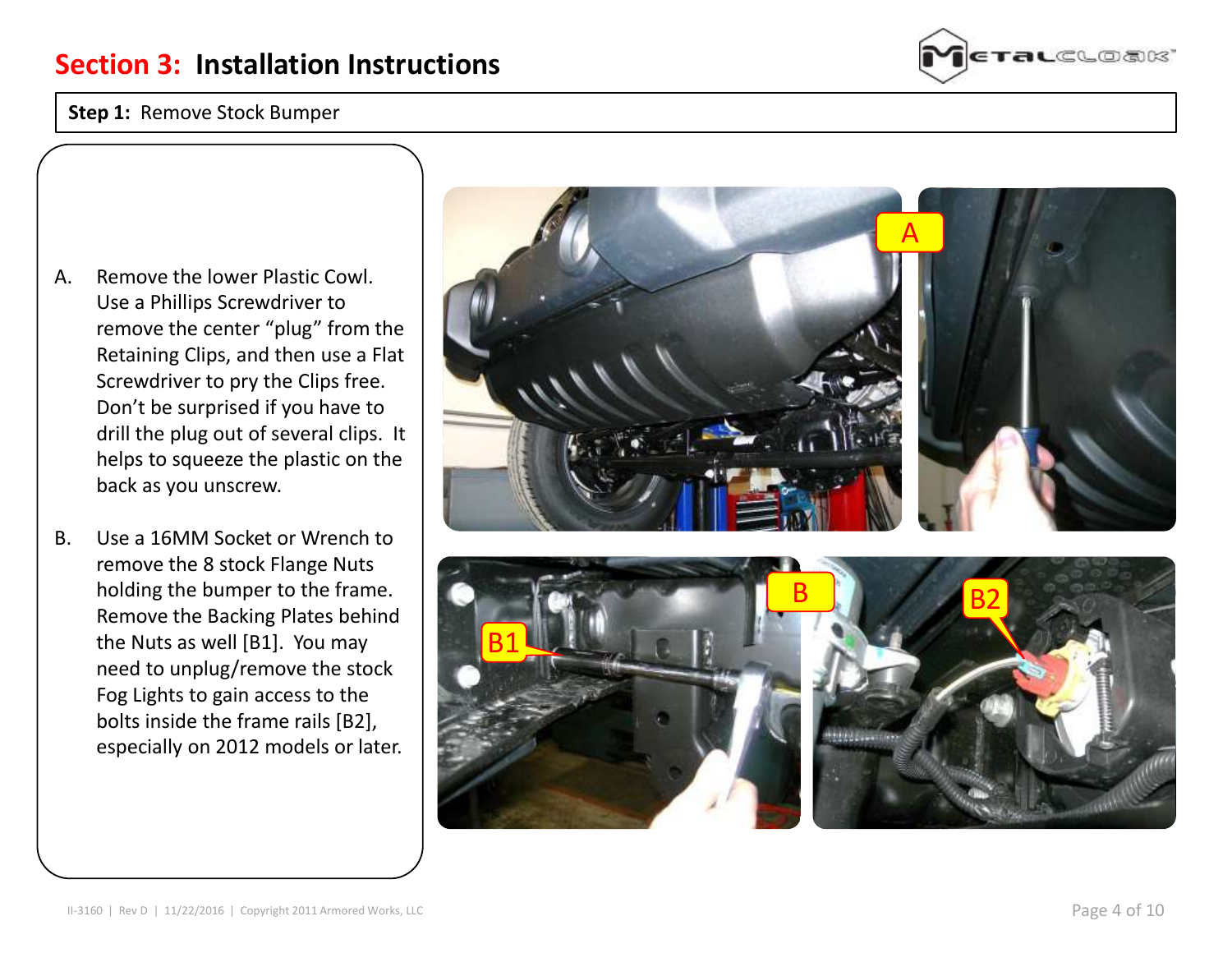

**Step 1:** Remove Stock Bumper

- C. Remove the Bumper from the frame and support. Unplug Fog Lights and use a Flat Screwdriver to pry the Wire Clips free, or cut the wires free.
- D. Remove the stock Bumper Cover.
- E. For a Winch Base, remove Wire Clips from the frame.



**Step 2:** 2012+ Model Vacuum Pump Relocation

A. This step is necessary ONLY on 2012+ Models receiving a MetalCloak **Winch** Bumper

- *1) NOTE: This step uses the MetalCloak Vacuum Canister Relocation Bracket (#3150, sold separately).*
- 2) Use a 10MM Socket to remove the Vacuum Canister, and disconnect all tubes/wires. Save ALL stock hardware.
- 3) Remove the hose section with Clip and One-Way Valve from the lower end of the stock hose.
- 4) Disconnect the upper section of the hose and attach the Valve at this junction on the ENGINE side.
- *5) OPTIONAL: you can completely remove and discard the eliminated section of hose.*

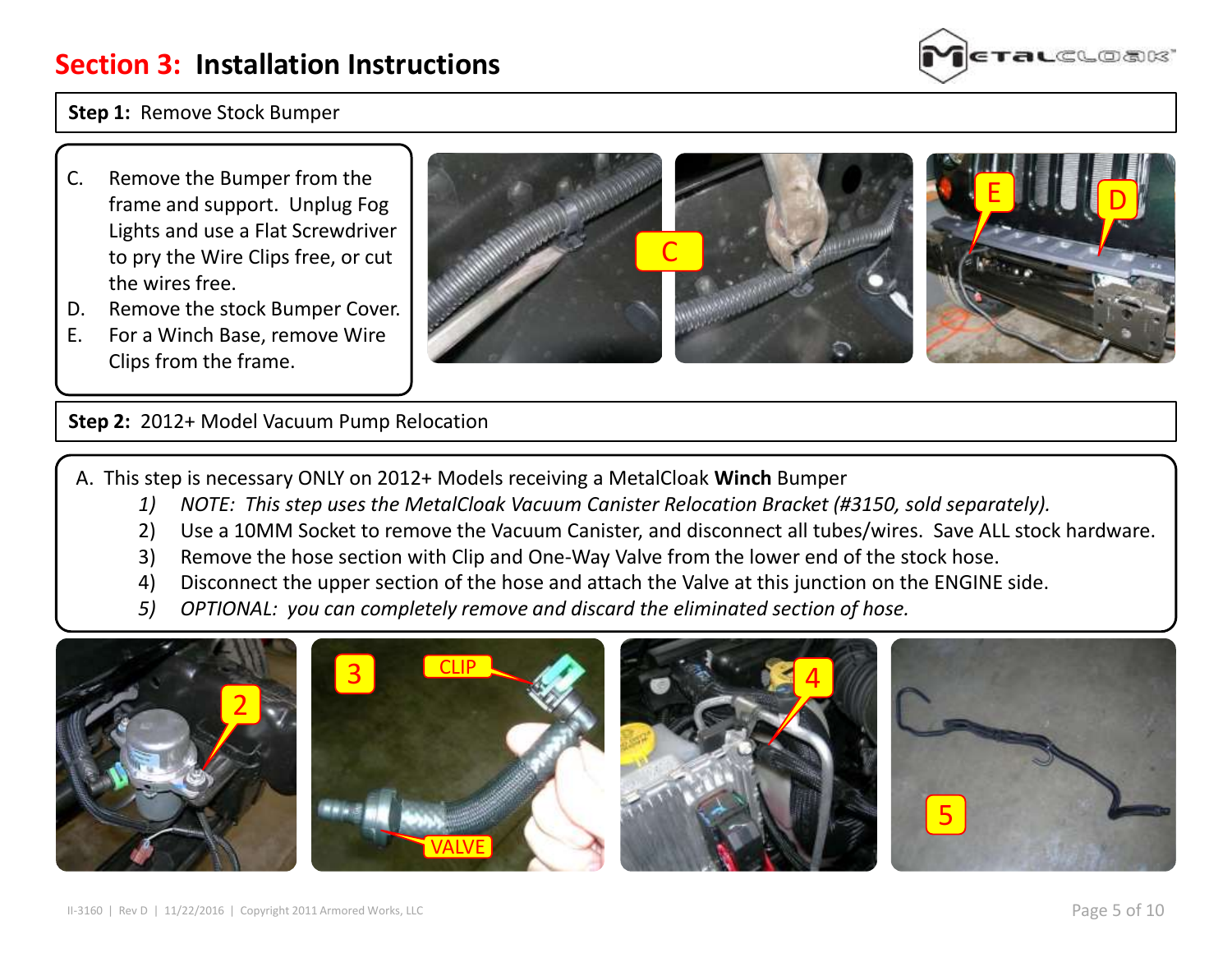

#### **Step 2:** 2012+ Model Vacuum Pump Relocation

- B. (cont'd) ONLY on 2012+ Models receiving a MetalCloak **Winch** Bumper
	- 6) Remove the lower Harness Plug from the wire sleeve and cut. Splice in the 16GA Wire using the Wire Butt Connectors. Use electrical tape (or other preferred method) to protect the spliced connections.
	- 7) Use a 10MM Socket to remove the two stock bolts shown, and install the Relocation Bracket.
	- 8) Install the Vacuum Pump on the bracket using the Relocation Kit's M6 Bolts and the stock M6 Nuts from the original bracket.
	- 9) Drill 2 holes, 5/8" apart, on the stock plastic mounting bracket and install the Vacuum Plug in the holes.
	- 10) Reattach the hose and wires to the Vacuum Pump, in the new location. Use zip-ties to secure the extended 16GA Wires.
	- 11) On both sides of the vacuum bracket mark and cut off the stock Vacuum Bracket from the frame (along the vertical line shown).









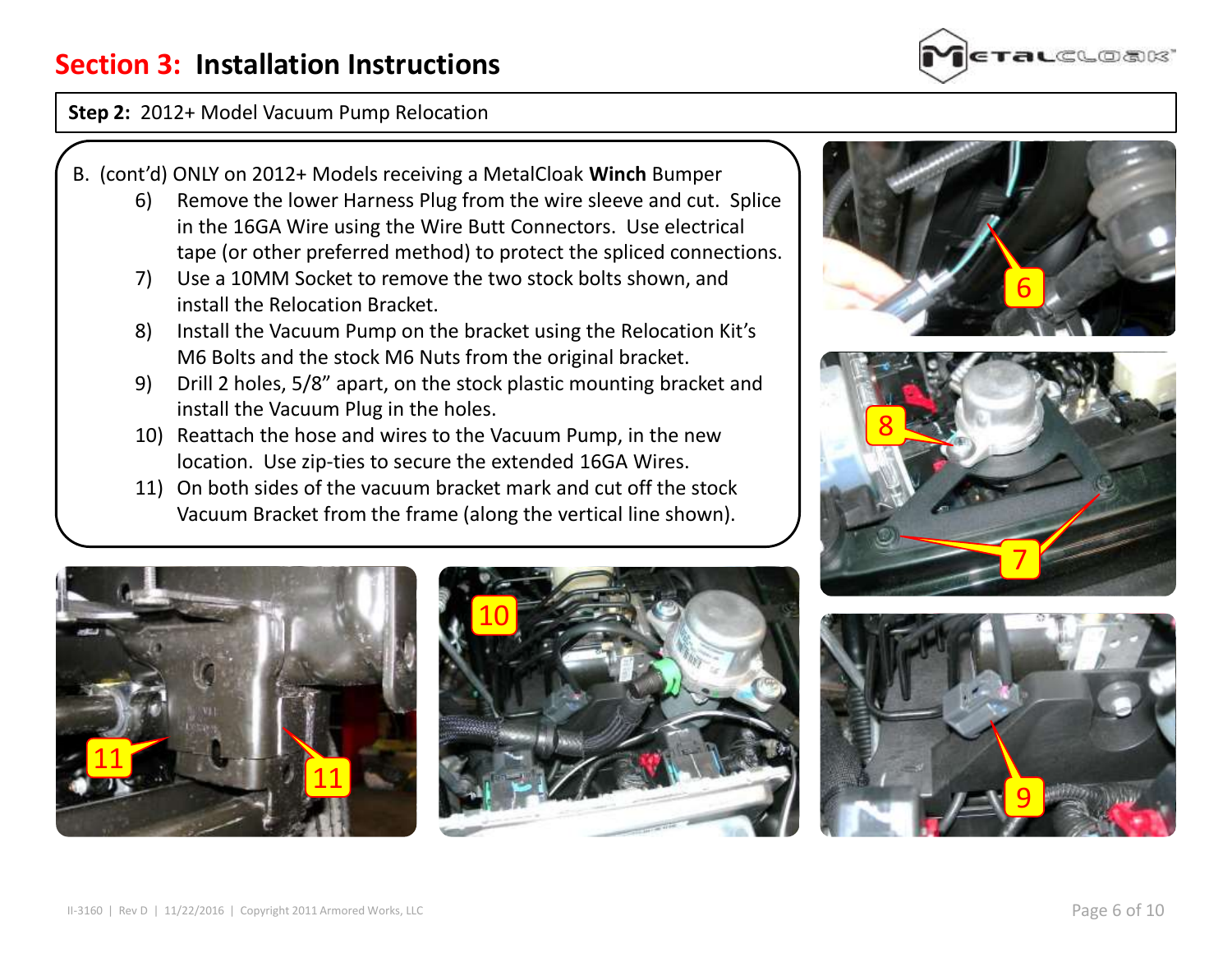

**Step 2:** Prepare JEEP for Installation

- A. Use a 9/16" or 5/8" Drill Bit to open the smaller holes on the stock Bumper Mount Plates *(1 per side, as indicated)*.
- B. If using the Extreme Reinforcement Bracket Kit (*p/n 3140*), you will need to mark and drill the upper hole with a 9/16" drill on newer models.
- C. Paint any exposed metal to prevent rust.



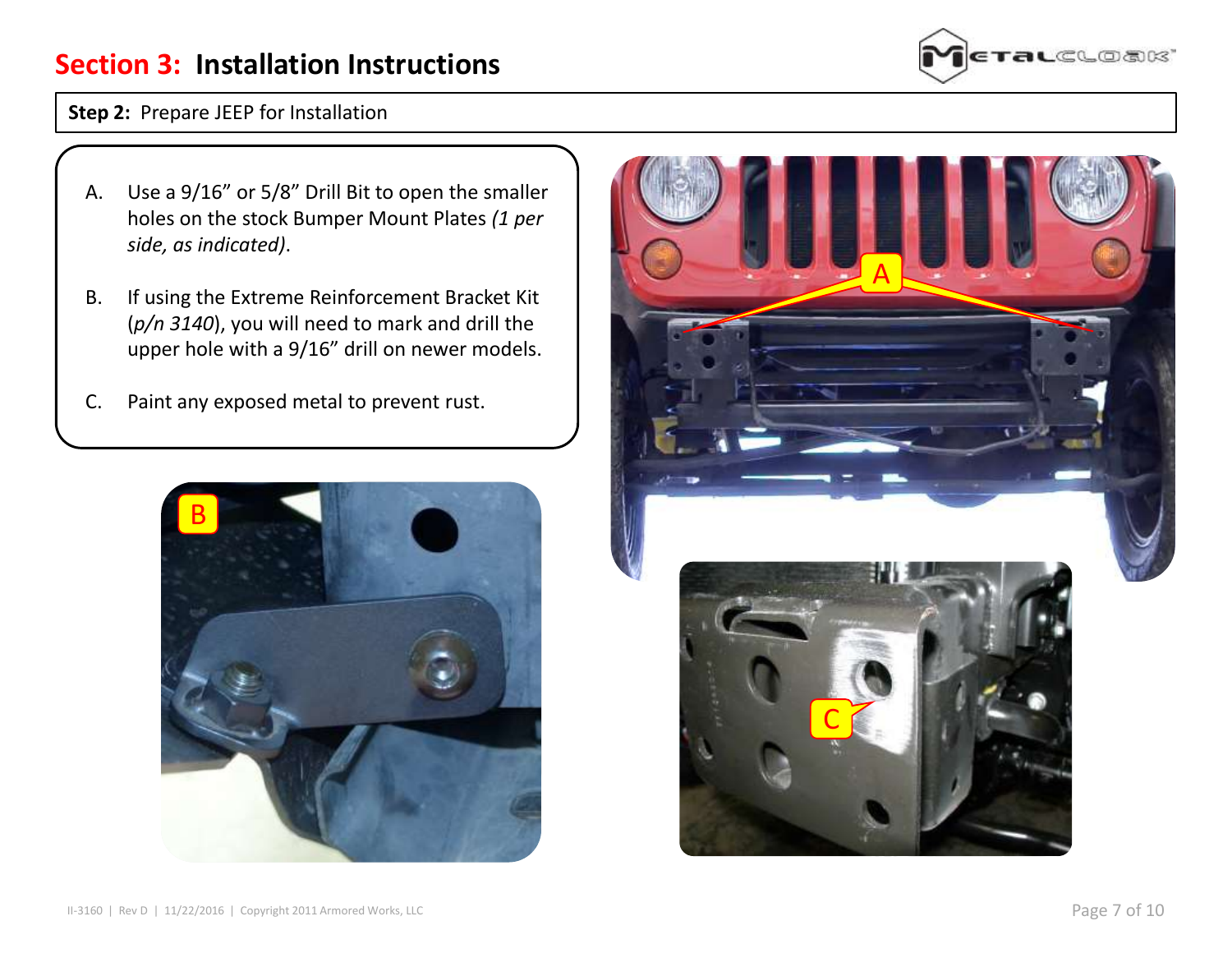**Step 3:** Install MetalCloak Frame-Built Combo Bumper Base

- D. Place the bumper base on to the frame mounts and insert an allen head bolt to hold each side of the base in place.
- E. Slide the flag nut down into the frame rail pocket.
- F. Attach the upper tab of the bumper base with the supplied hex bolt. **Do not fully tighten.**
- G. Attach the lower tab of the bumper base with the supplied hex bolt. **Do not fully tighten**.





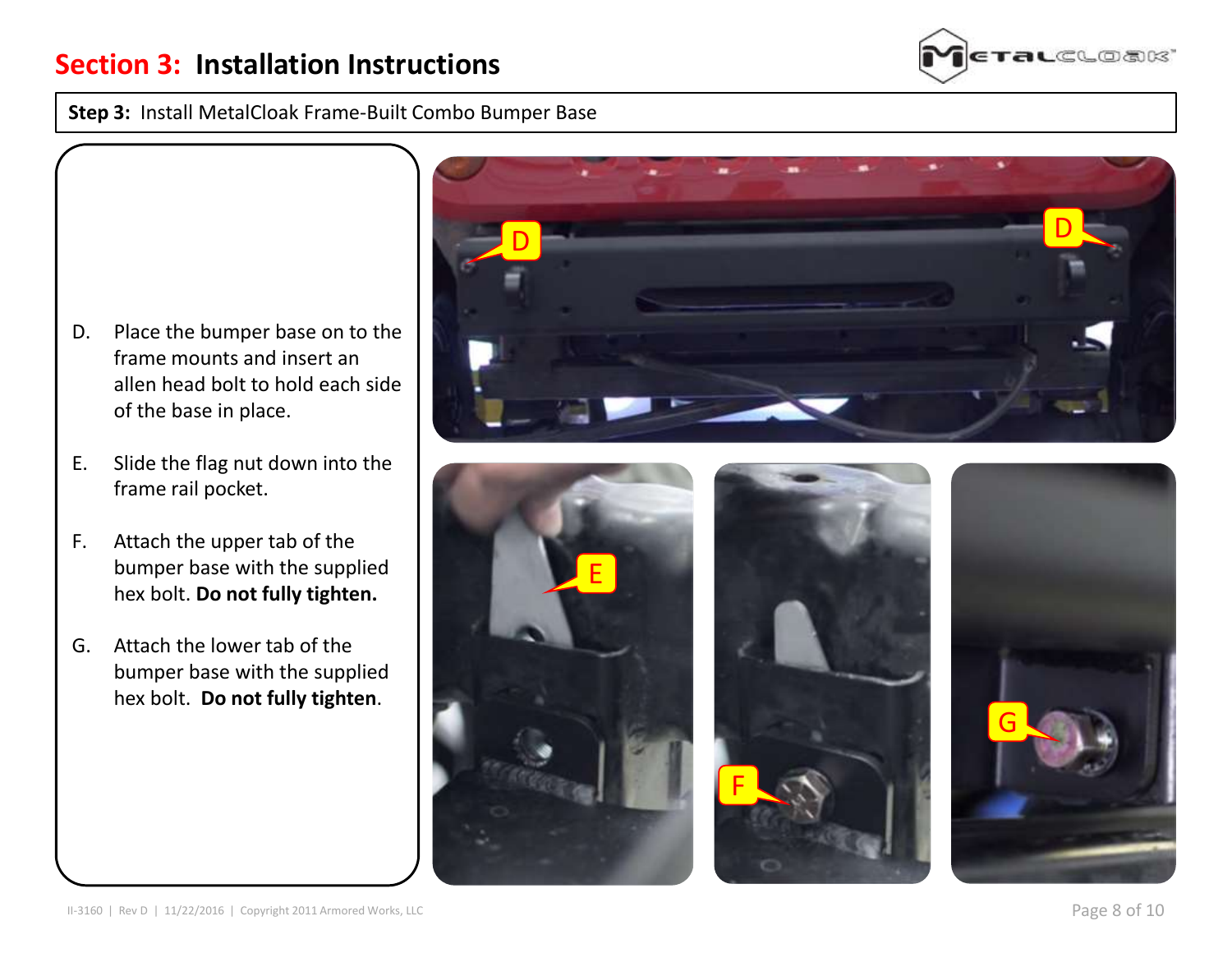

**Step 3:** Install MetalCloak Frame-Built Combo Bumper Base

- H. Place the remaining allen bolts into the holes that attach to the front of the bumper base.
- I. Tighten the outside upper bolt only on each side of the bumper base
- J. Make sure the bumper is aligned and then tighten the interior bolts in the bumper frame pockets.
- K. Remove the bumper base plate hardware.